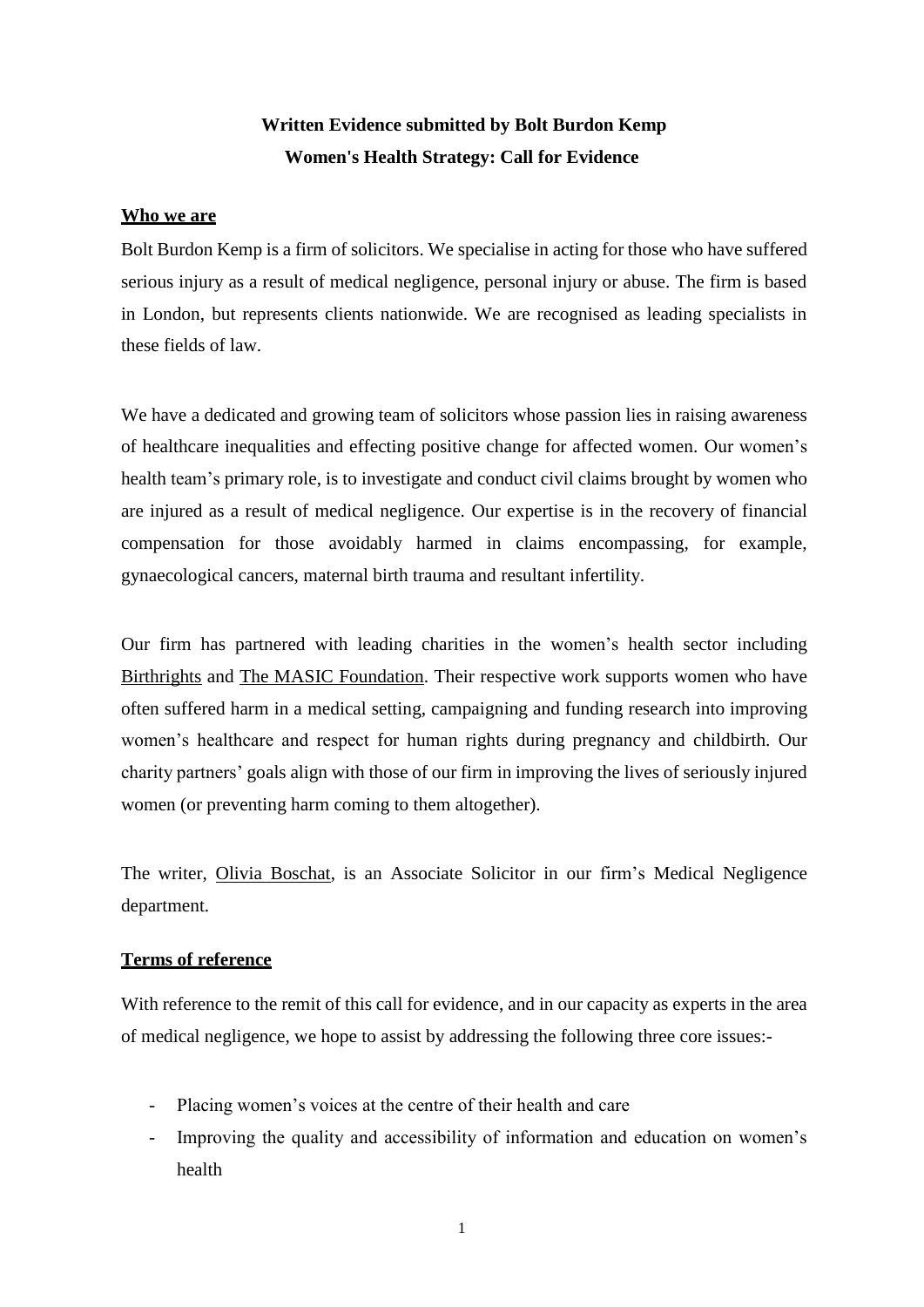Understanding and responding to the impacts of COVID-19 on women's health

## **Our evidence: our clients**

Every year our firm receives hundreds of enquiries from women of all ages, races and backgrounds with concerns about the standard of medical treatment they have received. The complaints we receive from women who have experienced medical negligence span the entire NHS healthcare system from initial presentation at their GP, through to Gynaecology, Obstetrics, Radiology, Oncology and more. Whilst we cannot represent all complaints received (due to the facts of their case, the time limits relevant to their case and such other factors), a significant proportion are justified and as such, common themes distinct to women begin to emerge.

We are witnessing increasing numbers of health related enquiries from women owing, we believe, to heightened awareness of healthcare inequality in the general population. Certainly in the last 12 to 18 months, we have seen complaints arising from women whose healthcare experiences have been even more unsatisfactory during the pandemic – not least because they have been prevented from accessing vital support.

The nature of the claims we conduct and the complaints we receive include the following:-

- Failure to obtain informed consent from expectant mothers with regard to birthing decisions;
- Stillbirths and neonatal deaths sometimes associated with maternity scandals such as those seen at East Kent and Shrewsbury and Telford NHS Trust in recent years;
- Delayed referrals for female only conditions such as endometriosis and menopause;
- Negligent failures to diagnose or treat maternal birth trauma including anal sphincter and/or vaginal tears;
- Delayed diagnosis or misreporting of cancers including breast, cervical and other gynaecological cancers;

It is noteworthy that as a result of these failings, infertility or reduced fertility is a common outcome for many women of reproductive age. Accordingly, an overarching feature of the cases we conduct include assessing the impact of medical negligence upon a woman's fertility. Where it is established that a woman's fertility has been adversely affected, the civil law recognises that a claimant may be entitled to claim the costs, on a private basis, of surrogacy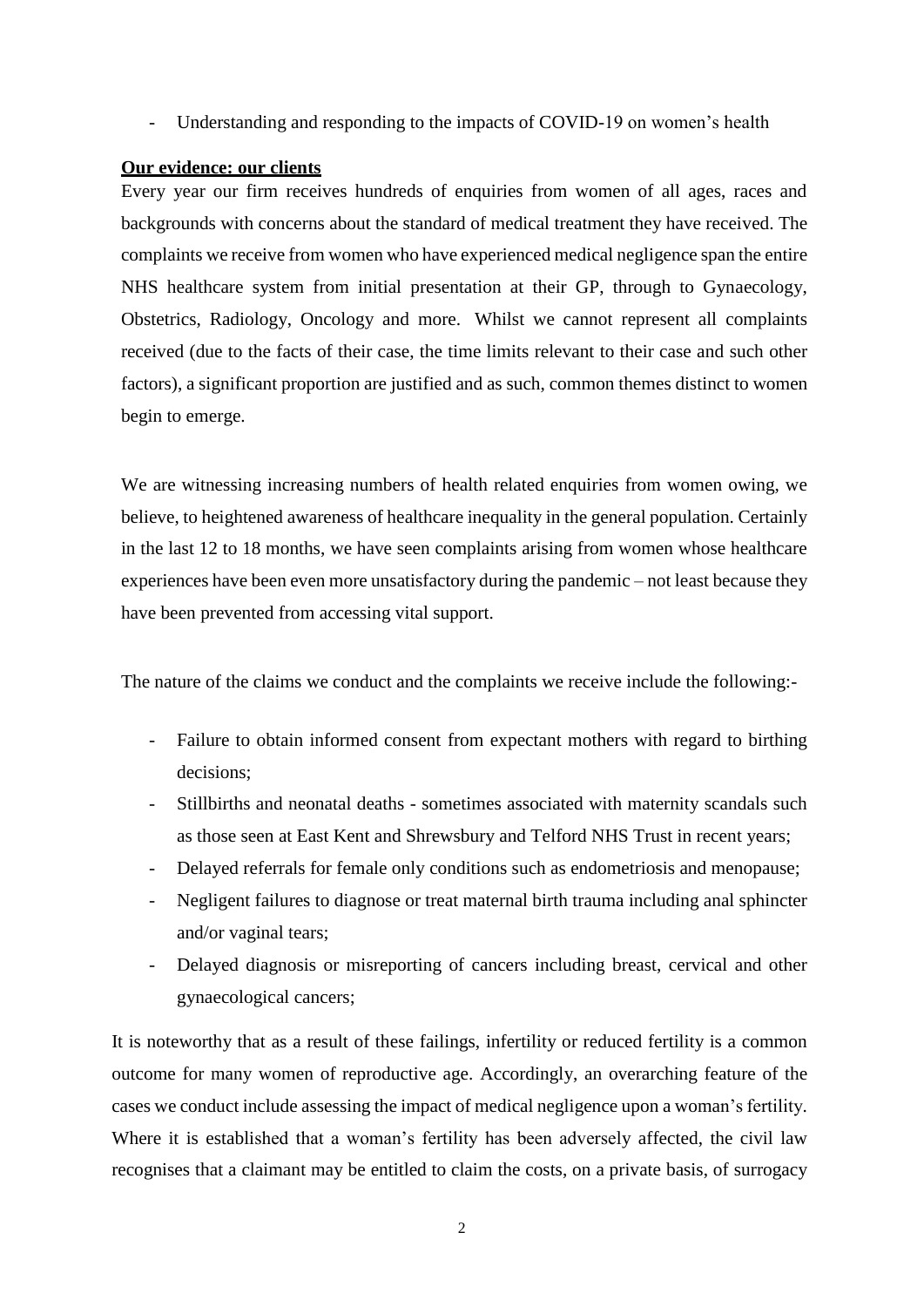or IVF. Whilst this is a necessary and reasonable means of compensation for those affected, this comes at a considerable cost to the NHS and ultimately, the taxpayer. Whilst not the thrust of our firm's submission, it is perhaps appropriate to highlight the enormous costs associated with injured babies which can regularly coincide with the provision of substandard maternity care during pregnancy and birth.

It is our view that by investing time and resource into better education and the prioritisation of women's health, not only do women benefit, but this will translate into fewer examples of needless harm and negligence claims. In turn, this will ease the financial burden placed upon an already stretched NHS system. This must be achieved by eradicating healthcare inequality for women and not by restricting access to justice when things do go wrong.

### **1. Placing women's voices at the centre of their health and care**

#### **Evidence on women's voices not being listened to within the health and care system**

I have represented a number of mothers who have suffered injuries as a result of negligent care during pregnancy, birth and post-nataly. A common theme in these cases is that they do not feel listened to. Birthing plans for women are very important and the antenatal process of discussing birth preferences plays a crucial part - a time for women to ask questions and make informed choices. Too often, I have acted for women who have not been given the information they have asked for relating to, for example, the risk of third and fourth degree tears. Women have also been pressured into a vaginal delivery despite their preference for an elective Csection. By failing to give women the full information on birth risks and options antenataly, women cannot provide informed consent as is the legal requirement pursuant to the landmark ruling in *Montgomery v Lanarkshire Health Board* [2015] UKSC 11.

Furthermore, all too often I hear from mothers who have not been afforded sufficient time to digest the information and the material risks, and decide what is best for them. Women are particularly vulnerable during pregnancy and birth. Whilst childbirth is natural and common in the NHS, on an individual level, it can be frightening and make women very anxious if they are not given the full picture, risks and all. They must be the central point of the process.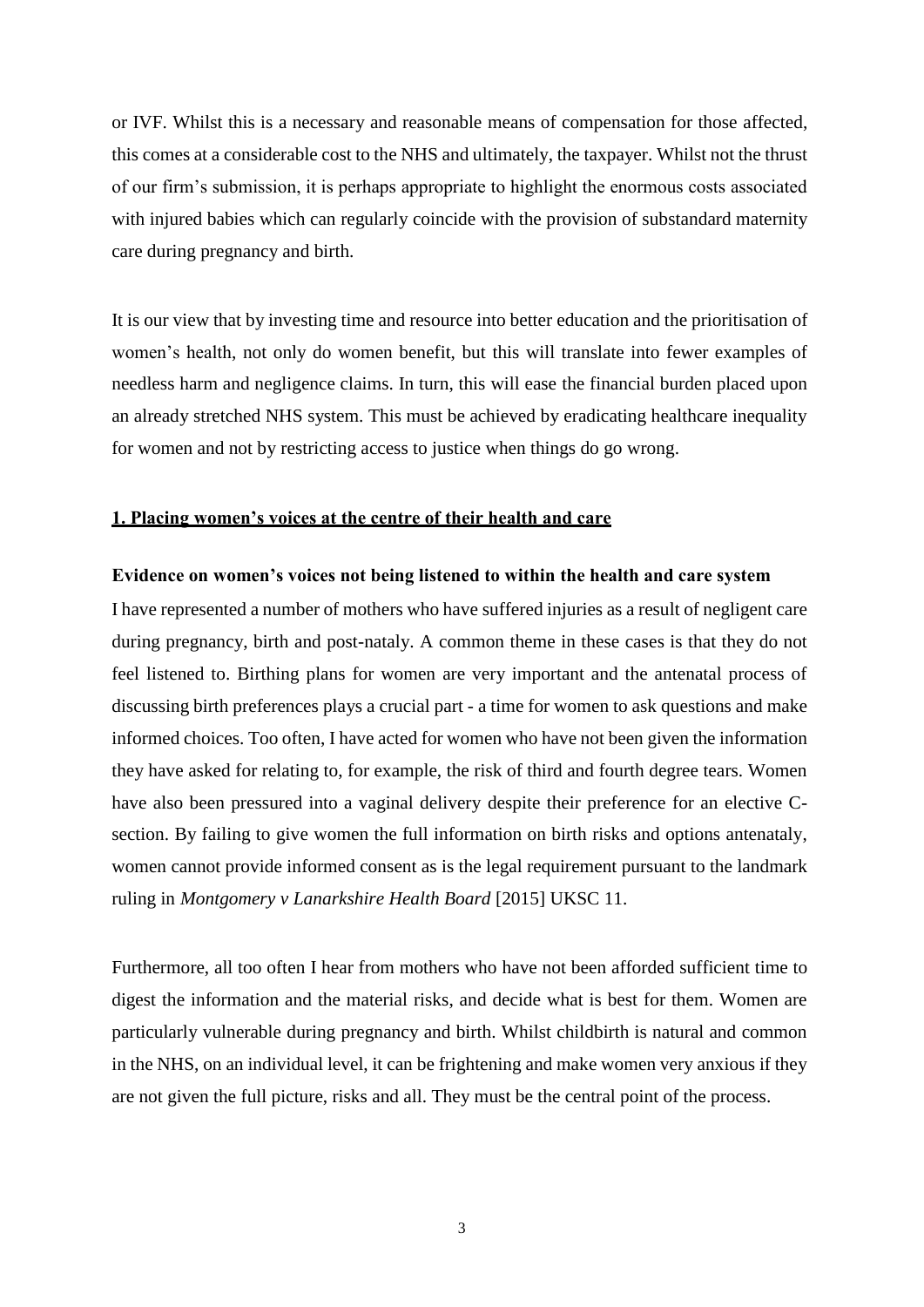I have represented women who following childbirth have been left with life-changing injuries as a result of negligence. In the weeks following childbirth, women have told me that their injuries have been trivialised. The women did not appreciate that what they experienced was not normal, and because they were not listened to by the medical professionals, they felt abandoned and left to manage their pain and discomfort alone and without the treatment and support they needed. Childbirth is physically and emotionally momentous. Any concerns expressed by a woman before, during and after childbirth should be genuinely listened to.

## *A case example:*

I represented Sarah\* following the birth of her first baby. Despite Sarah asking questions during the antenatal appointments and asking to avoid instrumental delivery, she was told that she would be able to choose between a C-section or forceps delivery *only* if the labour stalled or she needed intervention. She was not told of the risks of more severe tears associated with forceps delivery. She was also not told of the increased risk of a C-section during the second stage of labour. Ultimately, she was unjustifiably pushed towards a vaginal delivery by those tasked with her care.

Sarah's labour did slow and when she asked for a C-section she was told this was not a feasible option. Her baby was eventually delivered with forceps. Sarah suffered a third degree perineal tear which was not correctly recognised or repaired. Her concerns over the next fortnight were dismissed and she was told that the incontinence she was suffering from was normal. Sarah's voice was not listened to. She suffered the most severe form of maternal birth trauma – trauma which she was not aware could even happen. She was either given the wrong or woefully inadequate information before the birth, leaving her unprepared and unable to make an informed decision about her treatment. Sarah had to undergo multiple surgeries to repair her physical injuries and she is now no longer incontinent, however she is left with permanent pain, scars and psychological damage. Negligence was established.

\*alias to protect my client's identity

## **Evidence of women's voices not being listened to in relation to specific conditions or types of interaction**

I represent several women who have suffered a delay in diagnosis of gynaecological cancers because symptoms were negligently misdiagnosed or worse still, dismissed. For example, too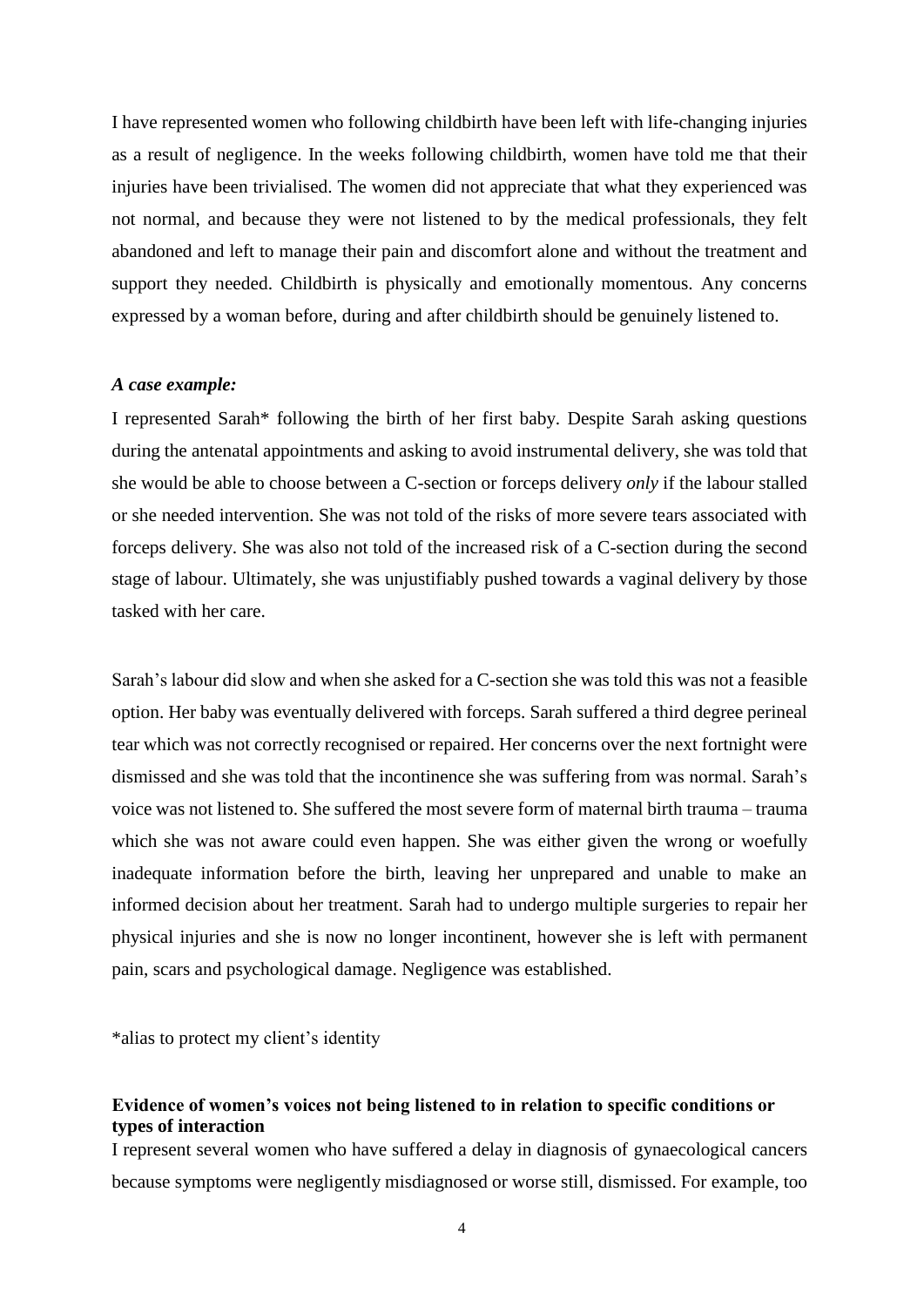often women presenting with post-coital bleeding are not referred on for further investigations leading to delays in diagnosing cervical cancer.

I have seen first-hand how life-changing a delay in diagnosis of cervical cancer can be to a woman, and her fertility. I have seen through our firm's work that a woman's young age often means her symptoms are dismissed as something less sinister than cervical cancer, because it is a less likely cause. This problem is compounded by the consequences of losing fertility at a young age before having or completing a family. The consequences for women who need treatment which will affect their long term fertility (either through surgery, treatment or medication) can be catastrophic. Decisions have to be made (often in haste) about egg harvesting and freezing and discussions with family and partners have to take place, long before they are at the life-stage where they want to take those decisions.

Following a Freedom of Information Request made by Bolt Burdon Kemp to the NHS in September 2017, our firm found that women are almost a third more likely to receive a wrong medical diagnosis than men<sup>1</sup>. This is a result of the system's failings and must be addressed. We hope that our contributions will assist in furthering this agenda.

**Taboos and stigmas in healthcare related to gender, and the barriers to open discussion** Bolt Burdon Kemp funded research conducted by Censuswide between 22.05.2019 – 28.05.2019, with 2,008 general respondents aged 16+ in the UK. The survey was conducted from a nationally representative sample of UK adults. Quotas were applied to nationally representative proportions for age, gender and region.

Our survey found almost 1 in 10 women (7%) said they have no-one to talk to about any issues they might have regarding their reproductive health. 1 in 10 do not feel heard or believed when they talk to doctors about their reproductive health<sup>2</sup>.

Infertility is not discussed openly in our society. For many it has connotations of shame. Fertility funding is often woefully substandard and inconsistent across the country. Many Trusts only offer one IVF round for women unable to conceive naturally because of funding barriers, compared to NICE recommendations that women under 40 should be offered three

-

<sup>&</sup>lt;sup>1</sup> [Trust me I'm a doctor? The rise in misdiagnosis claims | Bolt Burdon Kemp](https://www.boltburdonkemp.co.uk/campaigns/the-rise-of-nhs-medical-negligence-claims/)

<sup>&</sup>lt;sup>2</sup> [How do women feel about their reproductive health? | Bolt Burdon Kemp](https://www.boltburdonkemp.co.uk/campaigns/womens-health-hub/how-do-women-feel-about-their-reproductive-health/)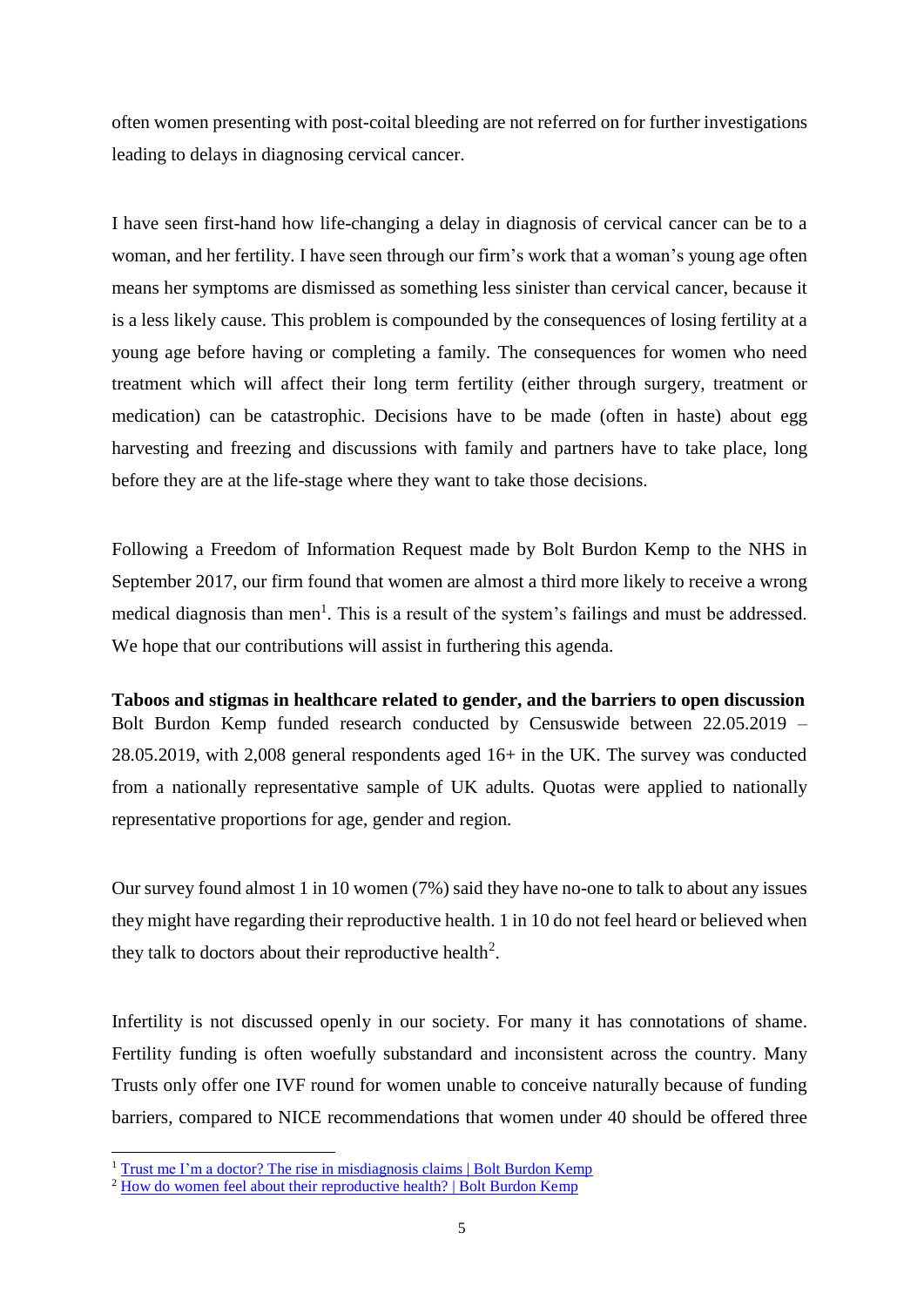full cycles if they have been trying for more than two years. IVF funding largely depending on a woman's postcode is clearly unsatisfactory – NHS support of this nature should be applied uniformly, on a national basis, to eradicate this inequality.

Women suffer significant injuries and changes to their bodies during childbirth, whether negligently caused or not. Faecal and/or urinary incontinence, prolapse, perineal tears and maternal mental health issues are not uncommon yet all of these conditions remain taboo. Many women do not know that these are all possible risks and consequences of childbirth.

Practitioners in healthcare need to avoid tiptoeing around women and tell them the truth about childbirth so that they can understand the process and know what to expect. Expectant parents can then digest this information over time in the lead up to birth and make informed decisions.

Post-nataly, more support needs to be given to women to reassure them during their recovery. Failing to give women the requisite support contributes to maternal mental health conditions.

# **2. Improving the quality and accessibility of information and education on women's health**

In addressing this core theme, we submit two examples of where we consider improved education and information accessibility would improve healthcare outcomes for women.

#### **a) Cervical screening – The barriers**

Cervical screening is an exceptionally important tool in preventing cancer before it develops. Despite this, too many women fail to engage and suffer tragic consequences as a result.

There are understood to be many reasons for reduced engagement in cervical screening rates including embarrassment, age, cultural norms and lack of awareness. Sadly, the increase in screening brought about by the death of Jade Goody appears now to have diminished.

We believe that improving the quality and accessibility of reliable information and education in dispelling the myths around cervical cancer and the screening process will save lives. This is because we know that the later the diagnosis of cervical cancer or indeed of identifying pre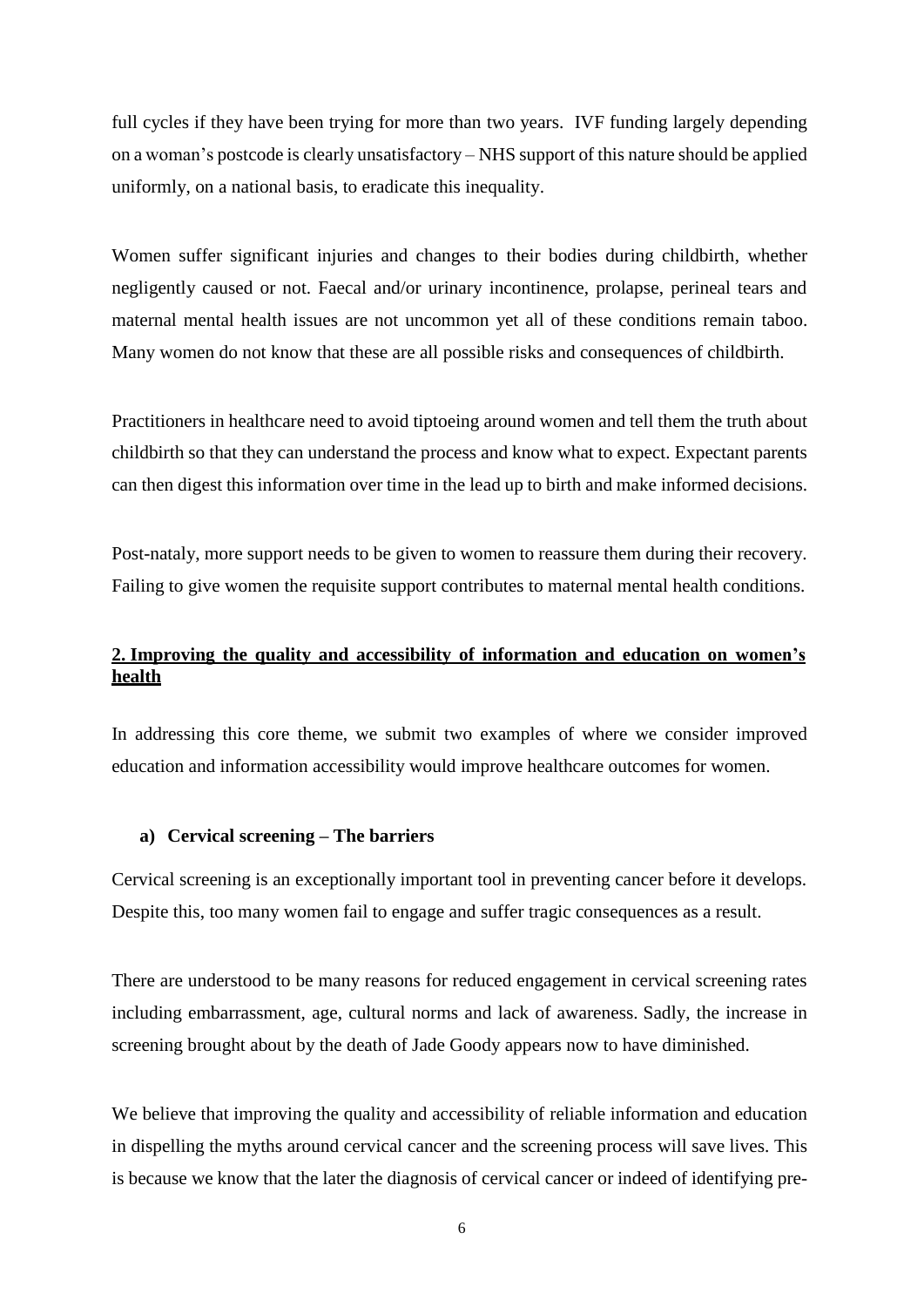cancerous cells, the worse the outcome. Being diagnosed later significantly reduces the chances of successful treatment, a good quality of life and sadly reduces the overall chances of survival.

Focusing on cultural barriers in particular, we believe more work must be done to target those women in ethnic minority communities.

In multicultural towns and cities across the UK, cultural and language barriers mean that new ways must be found to target and reach those women who have so far been unable or unwilling to engage in cervical screening.

Dr Laura Marlow from University College London conducted research<sup>3</sup> into cervical cancer screening and looked at the barriers faced by ethnic minority women. Dr Marlow found that ethnic minority women felt that there was a lack of awareness about cervical cancer in their community and several did not even recognise the terms '*cervical screening'* or '*smear test'*. A misconceived low risk of cervical cancer was influenced by beliefs around sex outside of marriage and some women felt a diagnosis of cervical cancer might be considered shameful in their community. Some also reported that they would be reluctant to attend their GP surgery for a smear out of embarrassment when it would be likely that they would bump into someone from their community there.

The origins of these obstacles almost exclusively relate to poor quality education and information dissemination.

### **What can be done?**

Where resources are sparse and time is limited for medical professionals, there is no single answer to the problem. However, we consider even modest changes could make a big difference. Our proposals include:-

Improve outreach in ethnic minority communities where there is a perceived stigma attached to screening, to educate and reform popular opinion.

-

<sup>3</sup> https://srh.bmj.com/content/41/4/248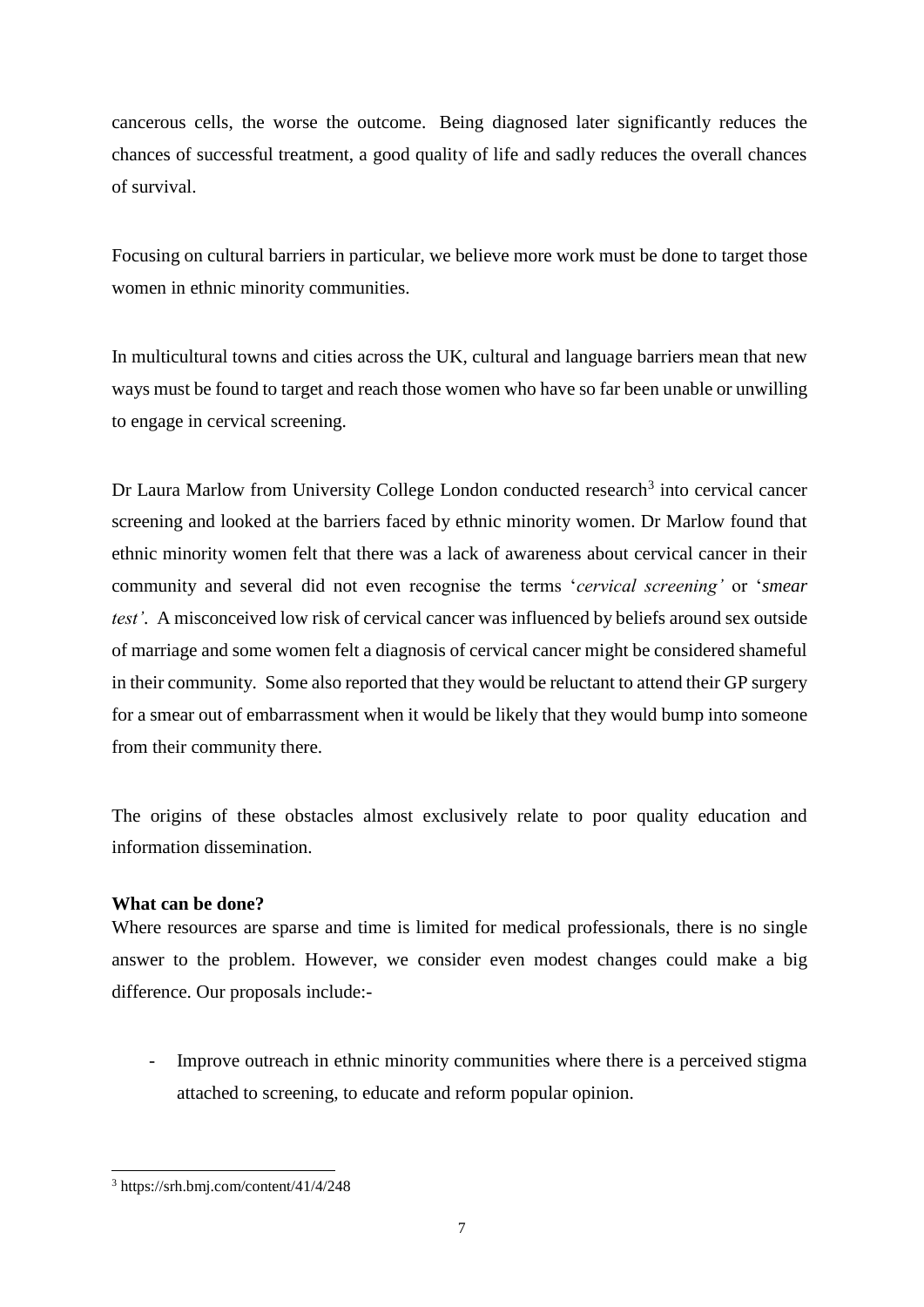- Where potential language barriers exist, providers should consider sending translated copies of their invitation / advice letters. This would make consultations and continuation of patient care more efficient and both patient and professional can ensure important details have been fully understood.
- Cervical Screening information to be available in a variety of languages.
- Providers to consider holding information evenings for community or faith groups and/or drop-in clinics and helplines.
- To improve training for medical professions involved in screening. This will mean they are better equipped to sensitively interact with patients who can better understand the importance of cervical screening and return next time.
- To encourage women to bring a friend or a family member to a consultation if their language skills are limited or where this does not cause embarrassment.
- Providers to offer out-of-hours or weekend screening thus reducing the necessity for women to seek time off work. This is likely to be a particular barrier to those in lower paid employment many of whom will belong to the BAME community.

Whilst less relevant to education, we are also supportive of the expansion of the current trial of HPV home testing kits as this is likely to help tackle the embarrassment barrier.

## **b) Late Diagnosis of Endometriosis and Menopause**

In 2019, as part of our firm's commitment to improving the lives of women and their healthcare experiences, we collected responses from over 2,000 women regarding their views on common misconceptions and misinformation in reproductive health. Our survey found that when British people attended their doctor in respect of their reproductive health, almost twice as many women than men had to go back to the doctor because their issue was not resolved to their satisfaction in the first visit. This includes over one in ten women (12%) who have had to go back to the doctor three to five times over the past five years after being unable to resolve their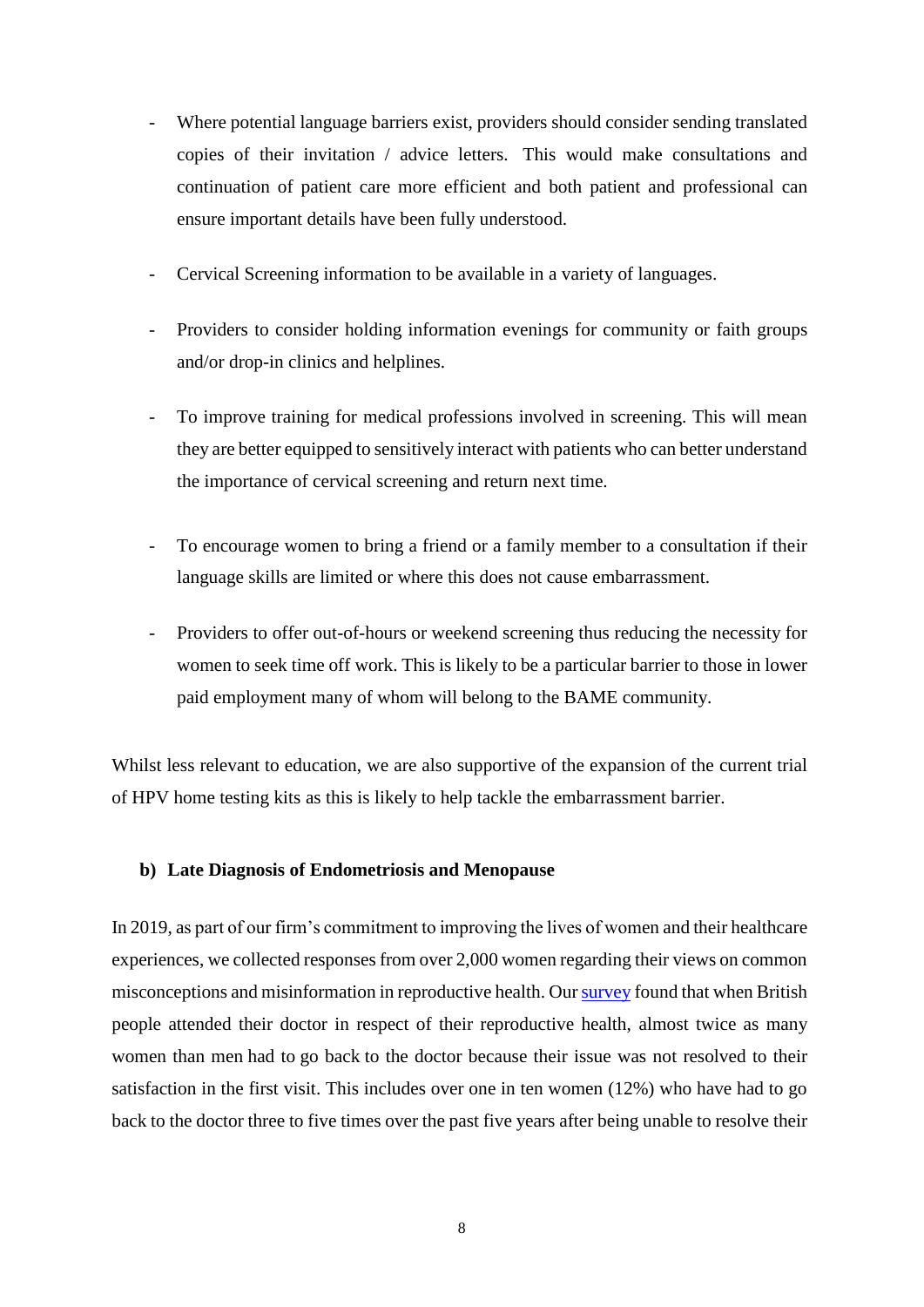issue in the first visit. It is clear that women in the UK are living with unresolved reproductive issues for much longer than they need to.

As part of this research, we spoke to Dr Anne Henderson, Consultant Gynaecologist and founder of ['Gynae Expert'.](https://gynae-expert.co.uk/) She reported that misconceptions about reproductive health can even extend to how doctors treat their patients, including [medical misdiagnosis.](https://www.boltburdonkemp.co.uk/medical-negligence/) *"In women of reproductive age, one of the most commonly mismanaged conditions is endometriosis. For later on in life, the most commonly mismanaged condition is the menopause, and specifically the perimenopause."*

This rings true in light of the enquiries we regularly receive from women questioning whether the delay in their receiving an accurate diagnosis had caused them avoidable pain and suffering.

When it comes to the management of endometriosis, a condition that affects 1 in 5 women and often has a genetic element (so family history is important), the average time from presentation to diagnosis is a shocking *7.5 years* – and this has not improved over time. Whilst difficult to diagnose, these years can be miserable for a sufferer. We often see a woman's ability to work and engage in normal day-to-day activities hugely affected. Furthermore, repeated presentations to medical settings strain the system.

Similarly, our research found that spending on products for menopause is a significant expenditure for women over the age of 45. "*Menopause care is a crisis,"* said Dr Henderson, noting that the perimenopause is one of the most grossly mismanaged conditions when it comes to reproductive health. GPs will often overprescribe peri-menopausal women antidepressants when, in fact, these women should be offered Hormone Replacement Therapy.

It is therefore our strongly held view that better training and education *within* the medical profession would result in the earlier diagnosis of debilitating, often neglected, female only conditions such as endometriosis and menopause.

### **3. Understanding and responding to the impacts of COVID-19 on Women's Health**

The impact of Covid-19 on expectant mothers cannot be underestimated.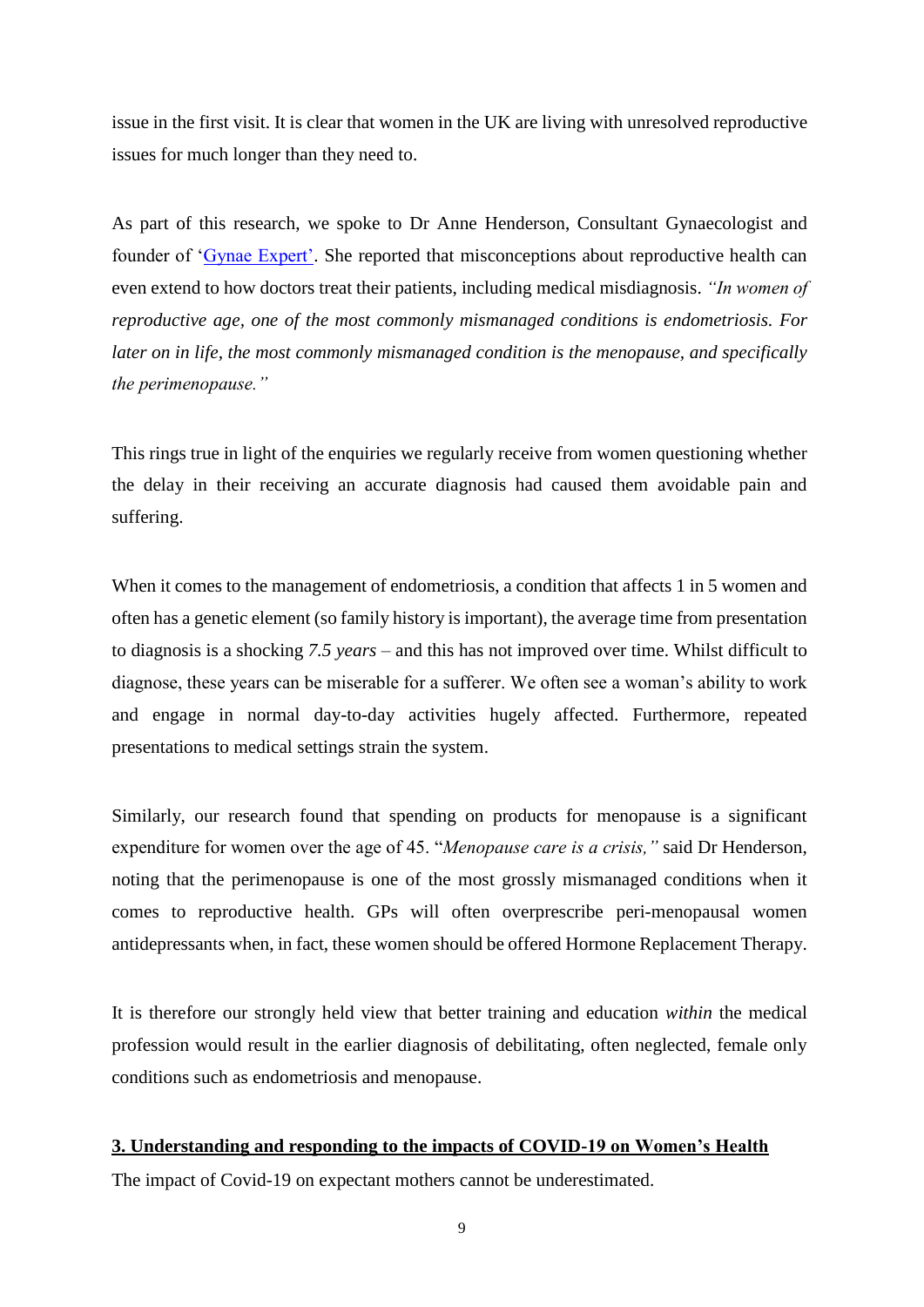Many women had to attend key antenatal appointments and scans alone. These women lost the opportunity to share the joy of scans with their partners, but even more concerning, many found themselves alone when they received distressing news about the wellbeing or viability of their baby. These women were then burdened with the responsibility of communicating sometimes devastating news to partners after appointments. Over the last 12 months, our team has spoken to a number of women who have been told that their baby has sadly passed away in the womb without their birthing partner present.

Women have been denied the opportunity to have the support of a birth partner at a critical time; one that was made even more stressful due to the threat of the virus.

During the pandemic, women have had to undergo the early stages of labour alone in hospital triage areas and labour wards, with partners only permitted to join them before delivery.

Childbirth can be a frightening experience, particularly for first-time mothers. Women can feel vulnerable and overwhelmed. High pain levels, fear for their own health and their child's health can prevent the most confident women advocating for themselves or being able to take informed decisions about treatment options; this is when having a birth partner is crucial. The absence of a partner during this time will have had a far reaching impact on the experience for many women and babies across the country.

To this end, our team have spoken to women who have endured labour alone, which is frightening enough when there are no complications. However, when things do go wrong, women have told me how they felt out of control. They did not understand what was happening and they had no one to advocate for them. Once again, women are bearing the brunt of negative outcomes when it comes to maternity care. The sooner this is addressed, the better.

#### **COVID-19: A Positive Consequence?**

Notwithstanding the above, one of the few positives that have emerged out of the pandemic is that employers appear to be more receptive to a more flexible approach to the working day. For anyone with caring obligations this has been a benefit. We hope that this flexible and home working approach can be adopted on a more permanent basis by employers to help anyone